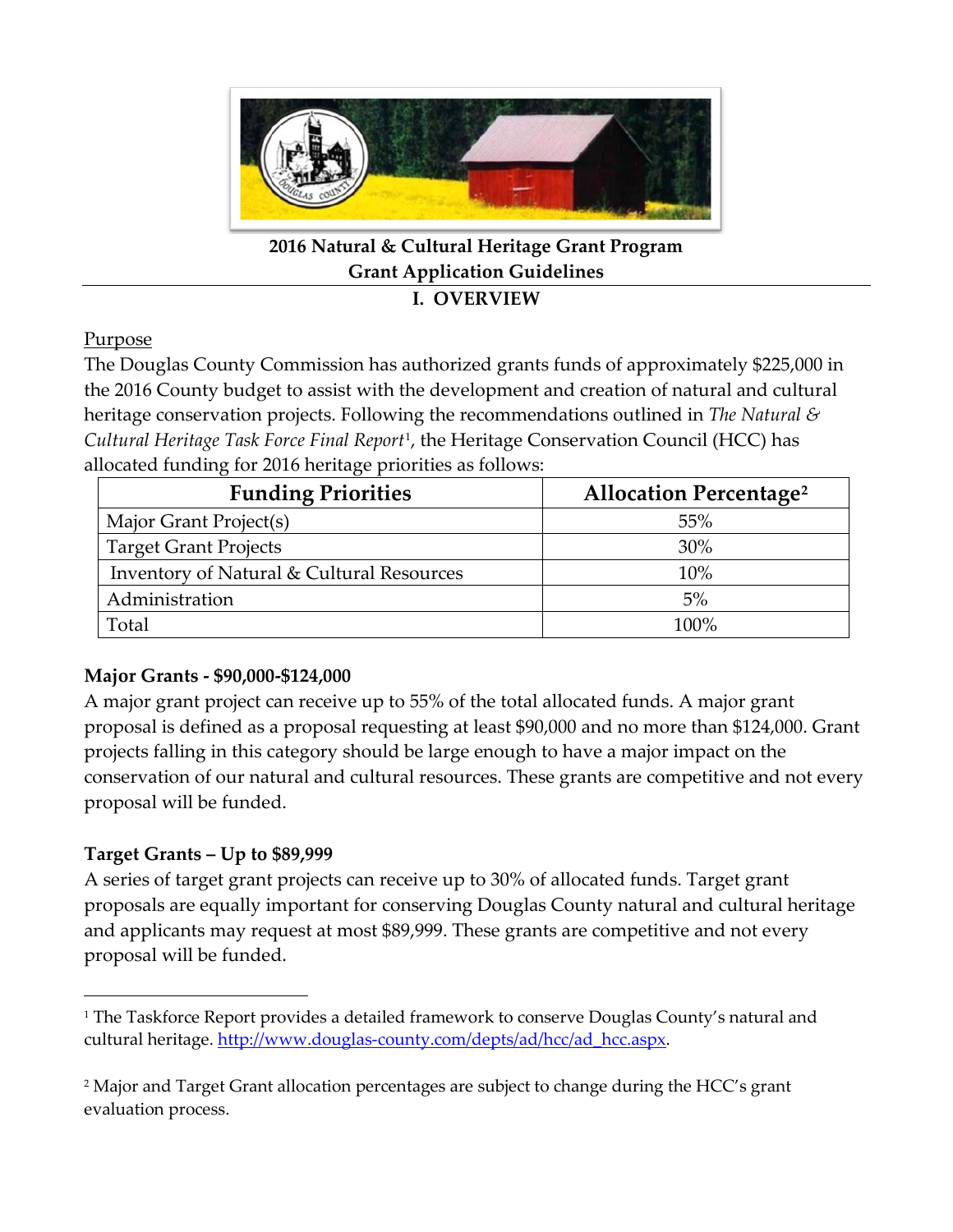# **Grant Period**

**Grant Timeline**

FY2016 grants should be completed within a 24 month period from the project start date.

### **Reimbursable Grant Program**

**Except for grants in the amount of \$5,000 or less, the grant program should be treated as a reimbursement grant.** The grant recipient shall pay, in full, all costs of the project as they become due and payable. Progress payments or monthly billings for a percentage of the completed project are not reimbursable under the program. This provision should be taken into consideration when calculating the cash flow for the project and itemizing the budget.

| Grant Thilemne                                                    |                                 |
|-------------------------------------------------------------------|---------------------------------|
| <b>Grant Application Materials Released</b>                       | <b>January 8, 2016</b>          |
| <b>Grant Overview Session (potential applicants)</b>              | Jan. 28, 2016 & Feb. 2, 2016    |
| <b>Deadline for required meeting with HCC Program Coordinator</b> | Feb. 29, 2016                   |
| <b>Application Deadline</b>                                       | March 15, 2016                  |
| <b>Applicant Presentations</b>                                    | March 24, 2016 & March 31, 2016 |
| <b>HCC Grant Evaluation Open Sessions</b>                         | April 14, 2016 & April 21, 2016 |
| <b>HCC Recommendation to County Commissioners</b>                 | May 4, 2016                     |
| <b>Contact Information</b>                                        |                                 |

For questions about the Natural & Cultural Heritage Grant Program, contact the HCC Program Coordinator, Jan Shupert-Arick at jshupertarick@douglas-county.com or 785-330-2878.

#### **II. ELIGIBILITY**

# **Who May Apply**

Non-profit organizations, universities, K-12 schools, businesses, or any unit of local government within Douglas County, Kansas.

Individuals, families, businesses, or out-of-county organizations or units of government outside of Douglas County must have a Douglas county partner (as listed above) to apply.

**Form 990: All 501(c)(3) applicants must be in current good standing with the IRS regarding their Form 990 filing requirements. A copy of the organization's most recent Form 990 must be submitted as part of the grant application.** 

For projects on properties or structures the applicant must hold title to the property or demonstrate full consent of the property owner.

Individuals or organizations with an open or completed Douglas County Natural and Cultural Heritage grant from 2011 through 2015 may apply for 2016 grant funds.

Applicants may apply for multiple grants to support separate projects.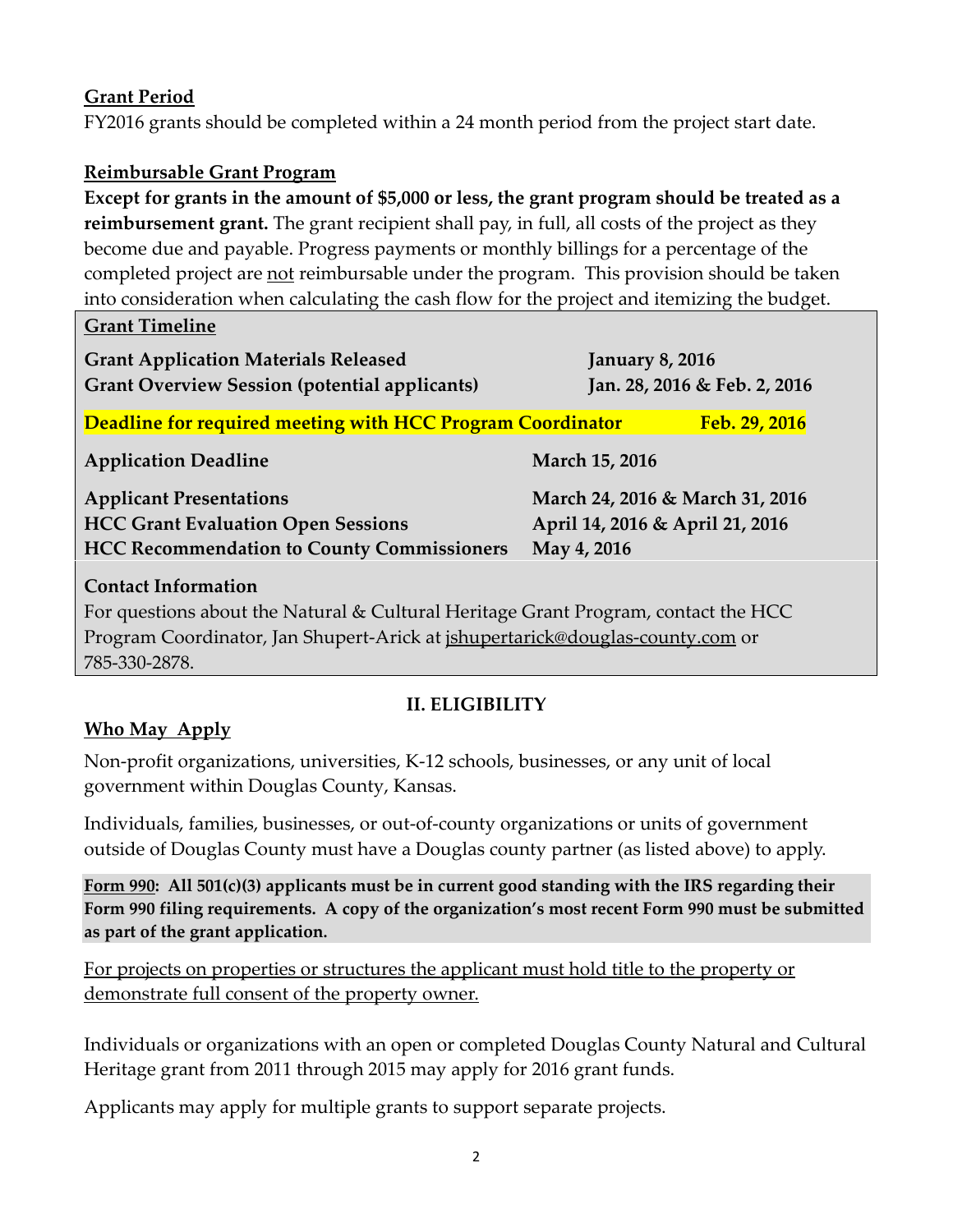#### **Project Geographic Location**

Grant projects must occur in Douglas County, Kansas.

#### **Project Categories**

To be eligible for funding, projects must fall into at least one of the following categories:

- 1. Historic Structures
- 2. Prairie; woodlands, waterways; habitat restoration/preservation
- 3. Agriculture (working farms, heritage farms; high quality agricultural soils)
- 4. Freedom's Frontier themes (Civil War & pre-Civil War heritage; Settlement stories; Enduring struggle for freedom)
- 5. Pre-settlement history

#### **III. APPLICATION PROCEDURE**

Grant application forms are available at [http://www.douglas](http://www.douglas-county.com/depts/ad/hcc/ad_hcc.aspx)[county.com/depts/ad/hcc/ad\\_hcc.aspx](http://www.douglas-county.com/depts/ad/hcc/ad_hcc.aspx) or obtained by contacting the HCC Program Coordinator, Jan Shupert-Arick at jshupertarick@douglas-county.com or 785-330-2878.

Complete all questions contained in the grant application and submit **one original signed application, one set of original support materials (if applicable), and seven additional copies of all materials** to the Douglas County Heritage Conservation Council, Douglas County Courthouse, Administrative Services 3rd Floor Loft Area, 1100 Massachusetts Street, Lawrence, KS 66046. The Courthouse is open Monday-Friday 8:00 a.m. until 5:00 p.m. Applications which are mailed to the above address must be postmarked by Tuesday, March 15, 2016. Hand delivered applications must be received by 5:00 p.m., Tuesday, March 15, 2016 late applications will not be accepted.

We encourage applicants to submit thorough and concise grant applications with detailed budgets.

All grant applications are subject to the Kansas Open Records Act.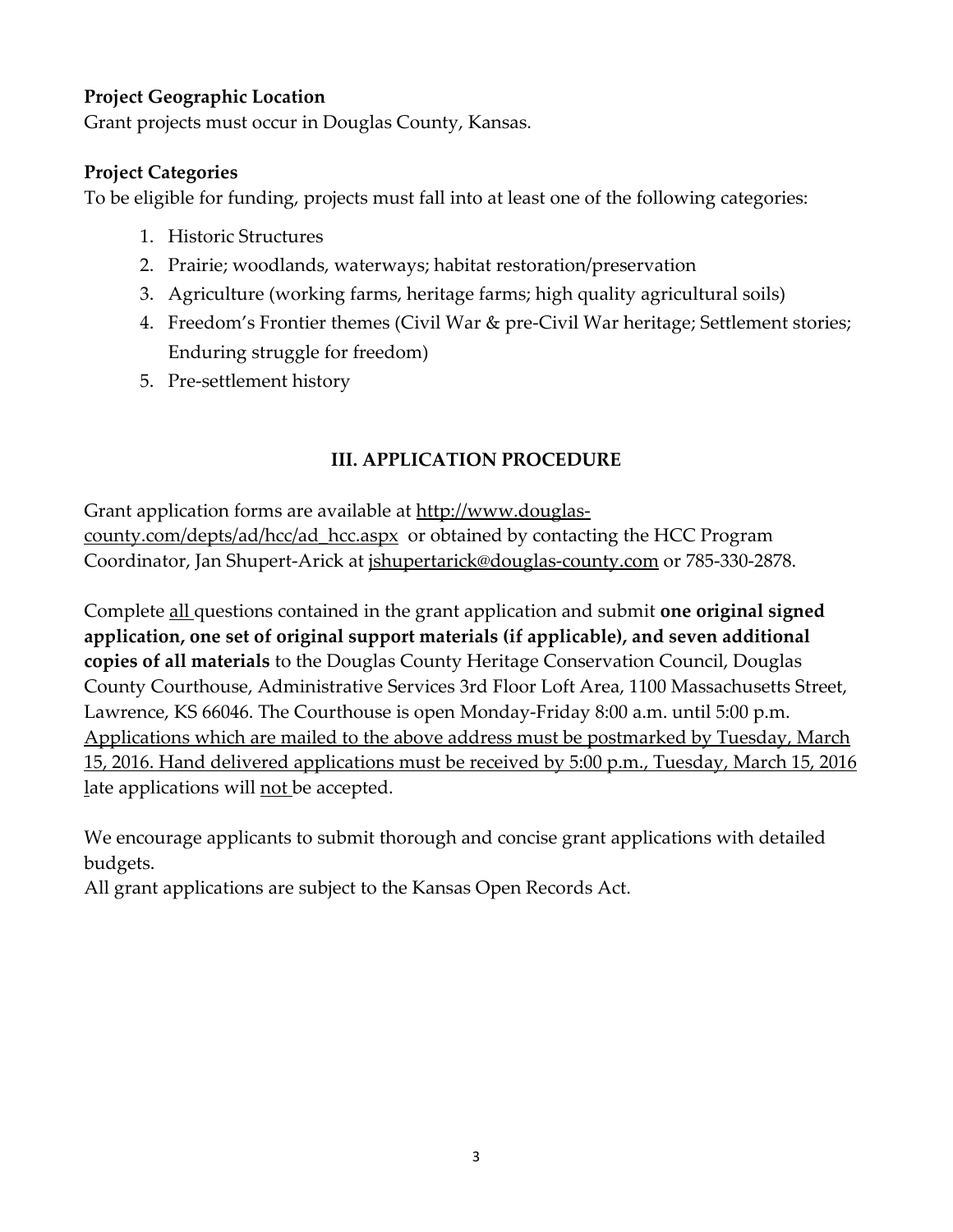#### **IV. APPLICATION EVALUATION & SELECTION**

#### **Evaluation Process**

Applications will be reviewed for completeness by the HCC Program Coordinator. After the application deadline closes, the Program Coordinator will provide application materials to each member of the HCC for evaluation using the grant evaluation criteria (see below).

Grant applicants submitting a Major grant application will be required to make a presentation regarding their proposal to the HCC. Applicants submitting a Target grant application will be given the opportunity to answer questions from members of the HCC about their application.

The HCC will forward its grant award recommendations to the Board of County Commissioners. The Board of County Commissioners make all final funding decisions.

#### **Competitive Evaluation Criteria**

*The Natural & Cultural Heritage Task Force Final Report* concluded that grant applications should be evaluated according to the impact the proposed project would have on conserving our county's heritage. Therefore, as outlined in the *Task Force Final Report* and modified by the Board of County Commissioner on October 15, 2014, grants are evaluated by the Heritage Conservation Council based on the following criteria:

# **i) Highest Criteria (more heavily weighted in evaluation)**

- 1. **Conservation and Preservation of Natural and Cultural Resources:** The project provides substantial benefit to the conservation and preservation of natural and cultural resources.
- **2. Matching Resources:** Refers to the presence and extent of additional resources dedicated to the project activities (i.e. in-kind contributions, additional grant funding, cash on hand, loans, or volunteer labor).
- **3. Sustainability:** Refers to the long-term maintenance of a project. (i.e. What steps will be taken in the future to ensure the preservation of the project?)

# **ii) Remaining Criteria** (all of equal importance)

**4. Overall Quality of Application:** Takes into consideration the grant application's completeness, clarity, thoroughness as well as the overall thoughtfulness of the grant project (i.e. is the budget thorough and reflective of the project activities? Did the applicant fully answer each application question?)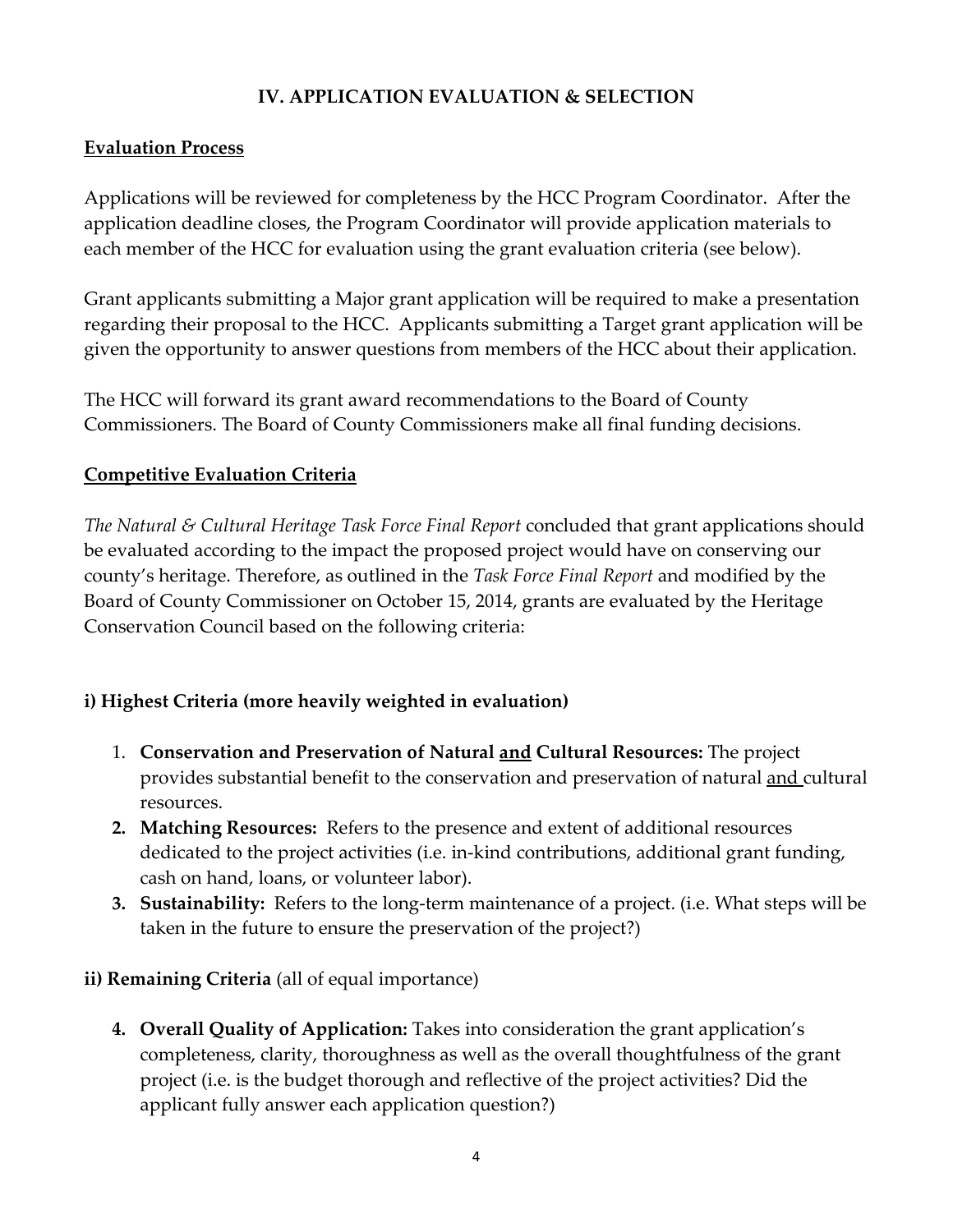- **5. Urgency:** Refers to both the nature and extent of preservation threat.
- **6. Community Impact:** Refers to how the project contributes to maintaining or enhancing Douglas County's heritage for public benefit. This may include public educational benefit and/or economic impact, including an emphasis on proposed projects using Douglas County procured materials, supplies, and labor whenever feasible.
- **7. Connectivity:** Refers to how strongly the project connects to physical sites and interpretive stories, as well as demonstrating a collaborative effort between agencies or organizations.
- **8. Educational/Interpretative Value:** Refers to opportunities for the public to acquire educational benefit (i.e. Is there evidence of educational programs, exhibits and/or publications?).
- **9. Public Access:** Refers to whether the project includes opportunity for the public to experience or have contact with the project, including direct physical (on-site) access or virtual access (films, books or digital media).
- If no public access will be allowed, what is the justification for this project? **10. Budget:** Refers directly to how reasonable the costs associated with grant project activities outlined in the budget appear. (Do the cost estimates appear valid based on known costs? Are all project costs accounted for?)
- **11. Feasibility:** Refers to how realistic the proposed project is and the capacity of the applicant to finish the project. Considerations include the project description, timeframe, projected costs, and having the necessary regulatory approvals or those yet to be secured, such as zoning approvals and land use rights. Is there evidence that the individual or organization has the capacity to accomplish the project? If the project requires expertise the organization does not have, how will that expertise be supplemented?
- **12. Designated Structures, Districts and Landscape**: Such listing and designations include National, State or Local Register of Historic Places for structures and districts; landscapes with national or state recognition and designated as conservation areas; wilderness areas; and historic or scenic trails.

# **V. TERMS & CONDITIONS**

Awarded grant applicants must sign a project agreement with Douglas County. It is recommended that all potential grant applicants read the project agreement prior to submitting a grant application available at [http://www.douglas-](http://www.douglas-county.com/depts/ad/hcc/ad_hcc.aspx)

[county.com/depts/ad/hcc/ad\\_hcc.aspx.](http://www.douglas-county.com/depts/ad/hcc/ad_hcc.aspx) In some instances, conditions specific to the awarding of particular grant may be added to the project agreement. Grants may be partially funded.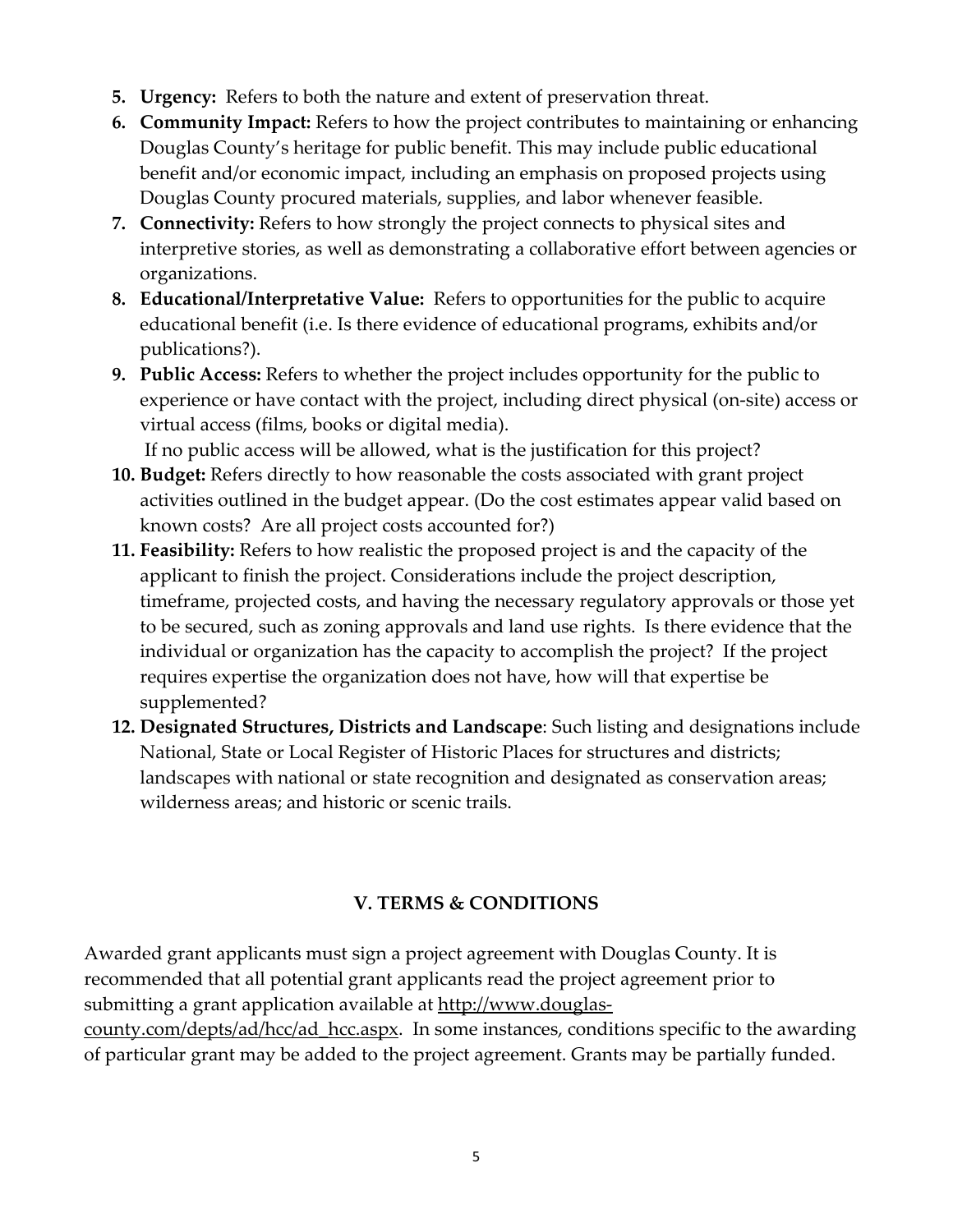All awarded grant applicants shall submit a final report as outlined in the project agreement. Awarded grants in the amount over \$5,000 will also submit an interim grant report. Grant recipients of \$50,000 or more must submit quarterly progress reports (not tied to reimbursement) for projects with a duration period of more than six months. These report documents are available at [http://www.douglas-county.com/depts/ad/hcc/ad\\_hcc.aspx.](http://www.douglas-county.com/depts/ad/hcc/ad_hcc.aspx)

An awarded target grant project less than or equal to \$5,000 will receive a check from Douglas County for the entire award amount upon full execution of the project agreement. Target grant projects greater than \$5,000 and Major grant projects will receive initial payment for 30% of the project work upon full execution of the performance agreement. Remaining grant funds will be distributed based upon receipt and approval by the Heritage Conservation Council of the interim and final reports (see project agreement for details). **All grantees will be required to submit a final report.**

#### **VI. PROFESSIONAL STANDARDS GUIDELINES FOR APPLICANTS**

*If the core of the grant project is historic preservation, the project must be carried out in compliance with the U.S. Secretary of the Interior Standards for such projects and other applicable codes and regulations at the federal, state and local levels. Please see link below.*

**Secretary of the Interior Standards for Rehabilitating, Restoring, and Reconstructing Historic Buildings: [http://www.nps.gov/history/local-law/arch\\_stnds\\_8\\_2.htm](http://www.nps.gov/history/local-law/arch_stnds_8_2.htm)**

*Grant projects not focused on historic preservation should follow best practices relevant to the project's particular field. Examples of sources pertaining to best practice standards include:*

Kansas State Historical Society information about the Register of Historic Kansas Places: <http://www.kshs.org/p/national-and-state-registers/14635>

Kansas Historical Preservation Officer (SHPO) - Kansas Historical Society [http://www.kshs.org/portal\\_shpo](http://www.kshs.org/portal_shpo)

National Resources Conservation Service Practice Standards: <http://www.nrcs.usda.gov/wps/portal/nrcs/main/national/technical/alphabetical/ncps>

Kansas Farm Service Agency: [http://www.fsa.usda.gov/FSA/stateoffapp?mystate=ks&area=home&subject=landing&topic=la](http://www.fsa.usda.gov/FSA/stateoffapp?mystate=ks&area=home&subject=landing&topic=landing) [nding](http://www.fsa.usda.gov/FSA/stateoffapp?mystate=ks&area=home&subject=landing&topic=landing)

USDA Farm Service Agency Conservation Reserve Program Conservation Practices: [http://www.fsa.usda.gov/Internet/FSA\\_File/appendixb.pdf](http://www.fsa.usda.gov/Internet/FSA_File/appendixb.pdf)